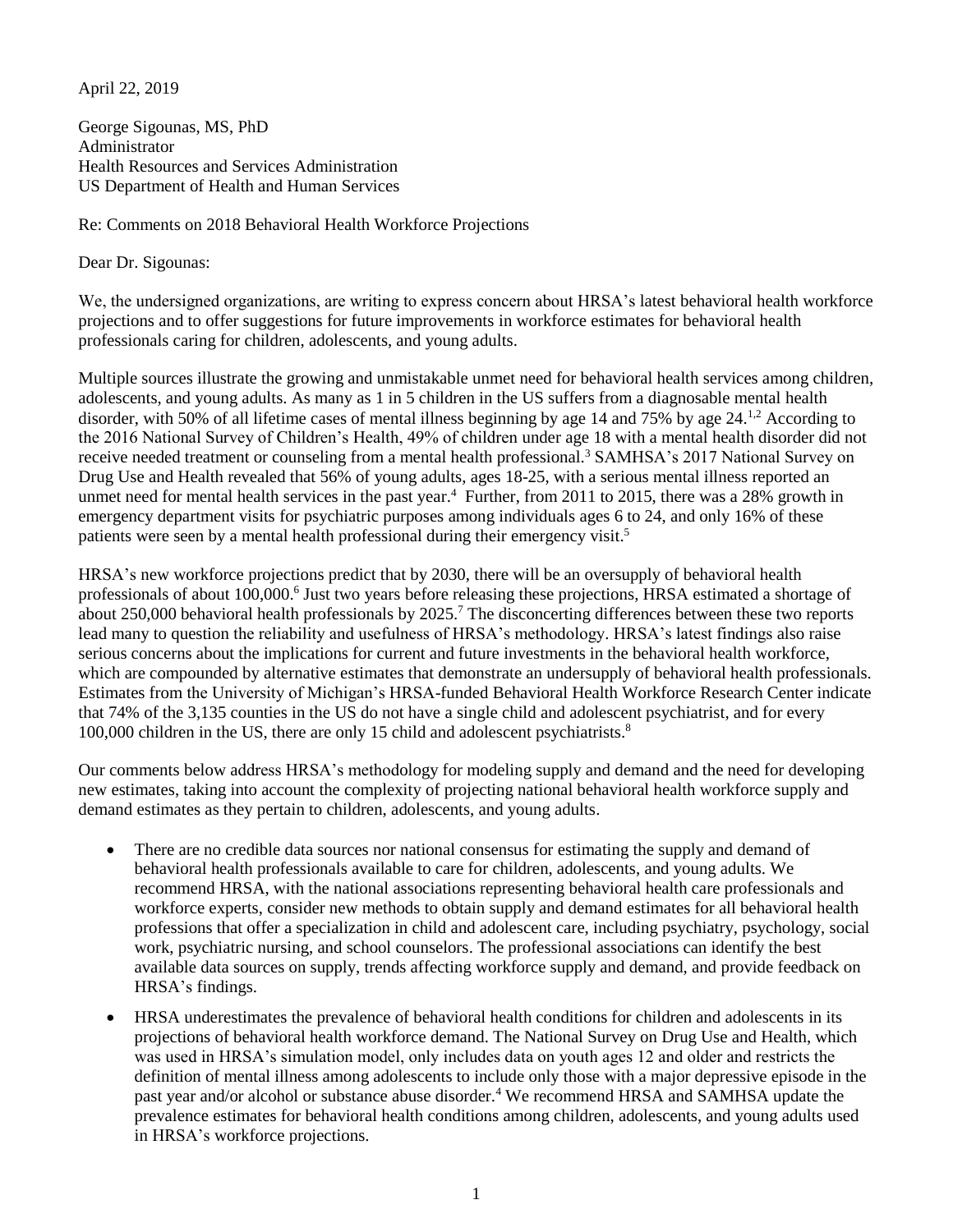- HRSA estimated a 20% unmet need for behavioral health services.<sup>9</sup> Although they recognize the difficulties in calculating unmet need, noting this number to represent a "lower bound" of unmet need, we believe that this percentage grossly underestimates the unmet need for children, adolescents, and young adults. We recommend HRSA develop an updated estimate of unmet need for this population drawing on clinical and research experts.
- HRSA's recent projections of future demand are flawed because they do not account for the pervasive behavioral health shortages that already exist and the persistent inequities in utilization due to access problems. We recommend HRSA consider models that adjust for population need and socioeconomic status as well as a new utilization model. One example is the health care utilization equity analysis model used by the Association of American Medical Colleges to adjust for utilization inequities.<sup>10</sup> In addition, since there is no consensus on methods for determining appropriate behavioral health workforce supply estimates, we recommend HRSA consider, as a short-term strategy, using a benchmarking approach by identifying areas of the country that have the highest ratios of child and adolescent psychiatrists to child populations and working backward to determine how many child and adolescent psychiatrists would be needed for the entire country to reach that same level.

We urge HRSA to consider our concerns and suggestions for improving behavioral health workforce projections for professionals serving children, adolescents, and young adults. We caution the use of the latest HRSA findings to inform funding decisions about behavioral health workforce development programs. The limitations described above call for critical review of HRSA's methods for calculating behavioral health workforce supply and demand and for much-needed investment in the development of new and updated data sources and methods to estimate the available behavioral health workforce supply, distribution, and demand for professionals caring for children, adolescents, and young adults.

Thank you for considering our comments. We would appreciate the opportunity to meet with you to discuss these ideas further. Please contact Peggy McManus at [mmcmanus@thenationalalliance.org.](mailto:mmcmanus@thenationalalliance.org)

## **National Organizations**

The National Alliance to Advance Adolescent Health Active Minds American Academy of Child and Adolescent Psychiatry American Academy of Pediatrics American Art Therapy Association American Association for Psychoanalysis in Clinical Social Work American Association of Suicidology American College Health Association American Dance Therapy Association American Group Psychotherapy Association American Psychiatric Association American Psychological Association Anxiety and Depression Association of America Association for Ambulatory Behavioral Healthcare Children's Defense Fund Council on Social Work Education Depression and Bipolar Support Alliance Eating Disorders Coalition Family Voices First Focus Campaign for Children Juvenile Law Center National Alliance on Mental Illness National Association for Behavioral Healthcare National Association for Children's Behavioral Health National Association for Rural Mental Health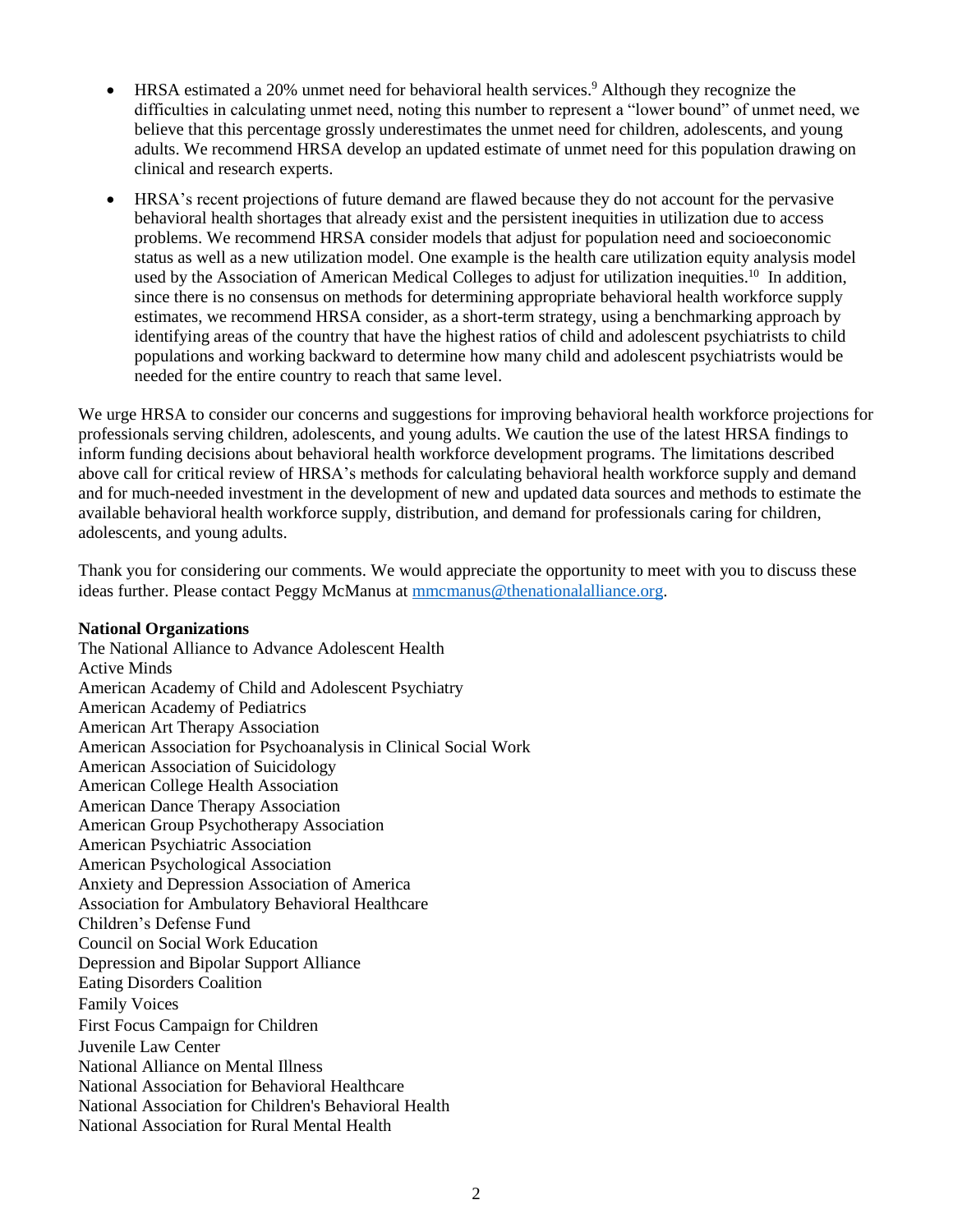National Association of Anorexia Nervosa and Associated Disorders National Association of County Behavioral Health and Developmental Disability Directors National Association of Pediatric Nurse Practitioners National Association of Social Workers National Black Child Development Institute National Federation of Families for Children's Mental Health National Council for Behavioral Health Psychotherapy Action Network School-Based Health Alliance Society for Adolescent Health and Medicine The Trevor Project ZERO TO THREE

## **Academic Centers**

Department of Psychiatry and Behavioral Sciences, Tulane University School of Medicine (LA) Department of Psychiatry and Human Behavior, University of California, Irvine Department of Psychiatry, Nationwide Children's Hospital (OH) Department of Psychiatry, University of New Mexico Division of Child and Adolescent Psychiatry, Bradley and Hasbro Children's Hospitals, Alpert Medical School of Brown University (RI) Division of Child and Adolescent Psychiatry, Cincinnati Children's Hospital, University of Cincinnati (OH) Division of Child and Adolescent Psychiatry, Cooper Medical School of Rowan University (NJ) Division of Child and Adolescent Psychiatry, Johns Hopkins Medicine (MD) Division of Child and Adolescent Psychiatry, Maria Fareri Children's Hospital, New York Medical College Division of Child and Adolescent Psychiatry, MedStar Georgetown University Hospital/Georgetown University School of Medicine (DC) Division of Child and Adolescent Psychiatry, Robert Wood Johnson Medical School, Rutgers University (NJ) Division of Child and Adolescent Psychiatry, Stony Brook University (NY) Division of Child and Adolescent Psychiatry, Tufts Medical Center (MA) Division of Child and Adolescent Psychiatry, University of Massachusetts Medical School Division of Child and Adolescent Psychiatry, University of Michigan Division of Child and Adolescent Psychiatry, University of Texas Medical Branch at Galveston Division of Child and Adolescent Psychiatry, Virginia Commonwealth University Division of Child Psychiatry, Weill Cornell Medicine (NY) Institute for Juvenile Research, Division of Child and Adolescent Psychiatry, University of Illinois at Chicago Leadership Education in Adolescent Health (LEAH) Programs at: Boston Children's Hospital Children's Hospital Los Angeles Children's Hospital of Philadelphia University of Alabama at Birmingham University of California, San Francisco University of Minnesota University of Washington Section of Child and Adolescent Psychiatry, Cleveland Clinic Center for Behavioral Health (OH) Section of Child and Adolescent Psychiatry, Geisel School of Medicine at Dartmouth (NH) Yale Child Study Center (CT) CC: Michelle Washko, PhD **Director** Elinore F. McCance-Katz, MD, PhD

National Center for Health Workforce Analysis Health Resources and Services Administration US Department of Health and Human Services

Assistant Secretary for Mental Health and Substance Use Substance Abuse and Mental Health Services Administration US Department of Health and Human Services